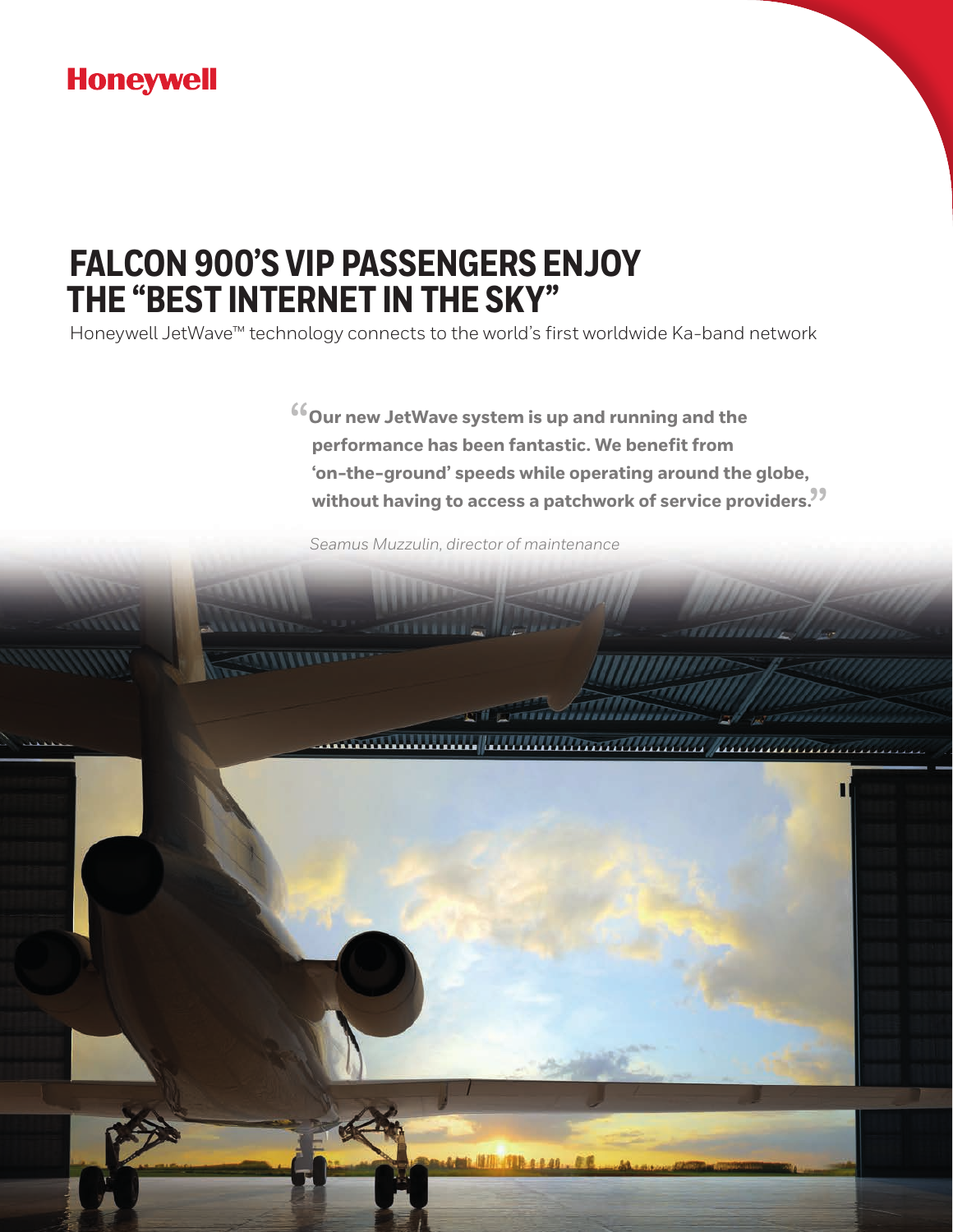

## **Overview**

When a private business jet operator bought a previously-owned Falcon 900EX, its director of maintenance worked with StandardAero to select a connectivity system that would deliver the "best Internet in the sky" for passengers. Honeywell's JetWave was found to be its ideal solution.

## **Quick Facts**

#### **Honeywell Solution**

- JetWave
- Jet ConneX

### **StandardAero Solution**

• Global MRO services

## **Customer Results**

- Passengers enjoying high speed broadband
- Fantastic performance around the globe
- On-the-ground speeds during flight

## **Why Honeywell**

- VIP passengers required "best Internet in the sky" connectivity
- JetWave was selected as the best available option on the market
- Global coverage avoids the need to access a patchwork of service providers

#### **Customer**

- Name: Private operator
- Location: United States of America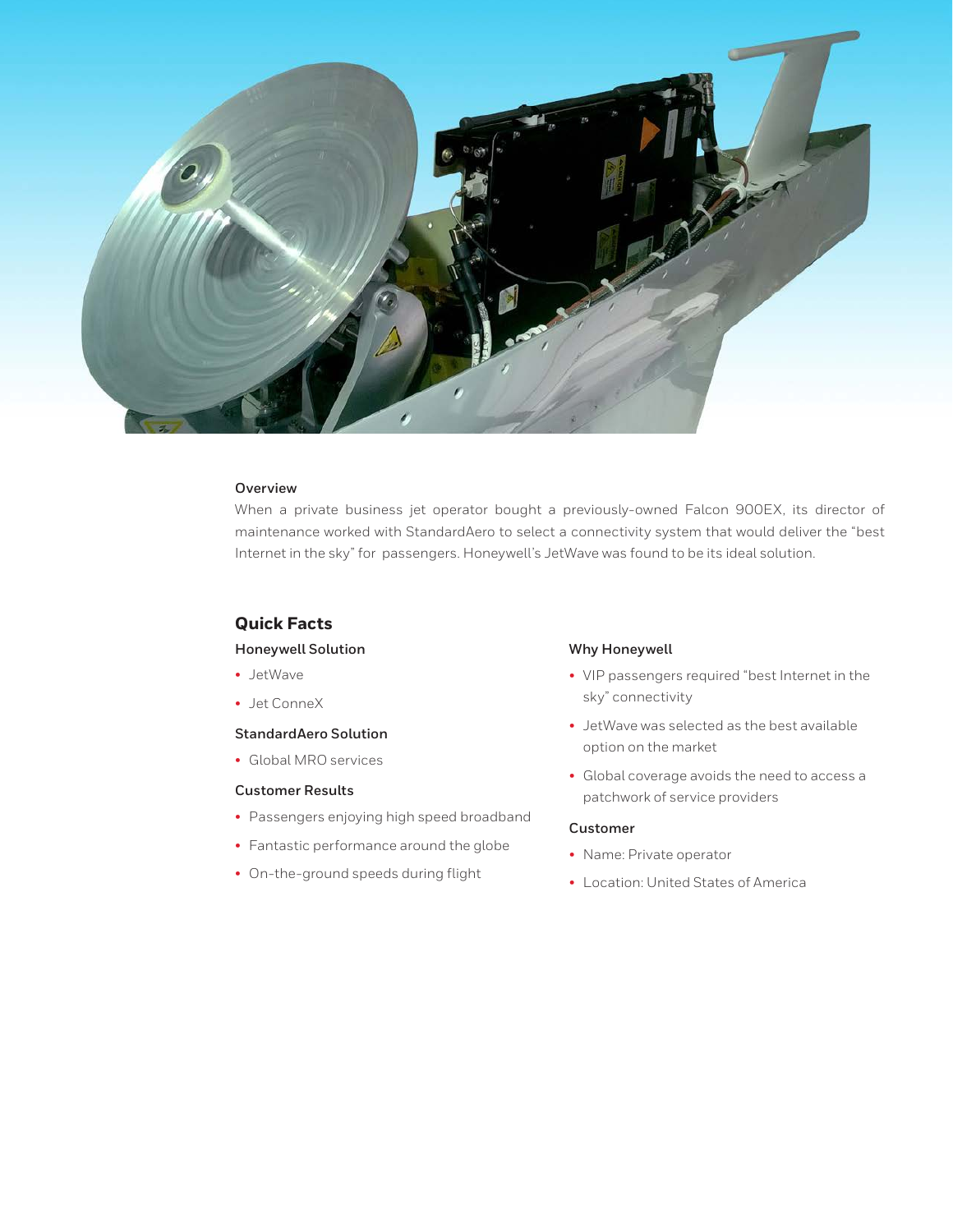## **Background:**

The Dassault Falcon 900EX business jet first entered service more than 20 years ago. With the ability to carry up to 19 passengers and a maximum range of 5,180 miles (4,501nm), including the Falcon 900EX EASy model, more than 250 aircraft were delivered.

Most of the aircraft remain in service today but, as technology has advanced, many operators are now finding the need to upgrade the cabin with systems that are able to deliver high-speed broadband connectivity.

This was the case when a North American business jet operator recently added a Falcon 900EX to its fleet.

## **Business Need:**

The aircraft is based in North Eastern United States of America and is used to carry passengers on private and business travel, mainly across the US but also to destinations in the British Virgin Islands and Europe.

"We were interested in obtaining a global high-speed broadband connectivity solution," said Seamus Muzzulin, the operator's director of maintenance. "We wanted the best Internet in sky technology to enhance connectivity for our passengers.

"We needed to ensure there would be no gaps in service across our domestic and international flights."

Muzzulin turned to StandardAero, one of the world's largest independent maintenance, repair and overhaul (MRO) providers.

StandardAero, which serves a diverse array of customers in business and general aviation, airline, military, helicopter, components, energy and VIP completions markets, has achieved supplemental type certificates (STCs) for Honeywell's JetWave system.



"Working with StandardAero's maintenance and avionics experts we selected Honeywell's new JetWave Ka-band system as the best available option on the market today," added Muzzulin.

"We preferred to have the installation covered with an STC and we were confident in StandardAero's Organizational Designation Authorization (ODA) and engineering capabilities to complete the job quickly. This made it easy to move forward with the decision and investment."

StandardAero upgraded the Falcon 900EX at its maintenance facility in Augusta, Georgia in the USA.

## **Solution:**

Inmarsat's Jet ConneX service, also available through Honeywell, provides the fastest broadband service in the sky for business aviation.

It's the first worldwide Ka-band network available for aircraft operators from a single operator and offers passengers the highest speed and most extensive coverage of flight routes available to the market.

Providing a consistent high-speed, reliable broadband service covering all parts of the globe except the Polar regions, Jet ConneX delivers data speeds that sufficiently cater for cabin passengers' business and entertainment needs.

The service enables passengers to watch live TV or make video conference calls, transfer large files, surf the web or stream videos.

Jet ConneX operates over the Inmarsat Global Xpress network. Each of the network's three Inmarsat-5 (I-5) satellites operates 89 highly efficient Ka-band spot beams.

Capacity can be supplemented by each satellite's unique steerable beams, which direct additional capacity three times as powerful as the spot beams to busy airspace during high traffic periods.